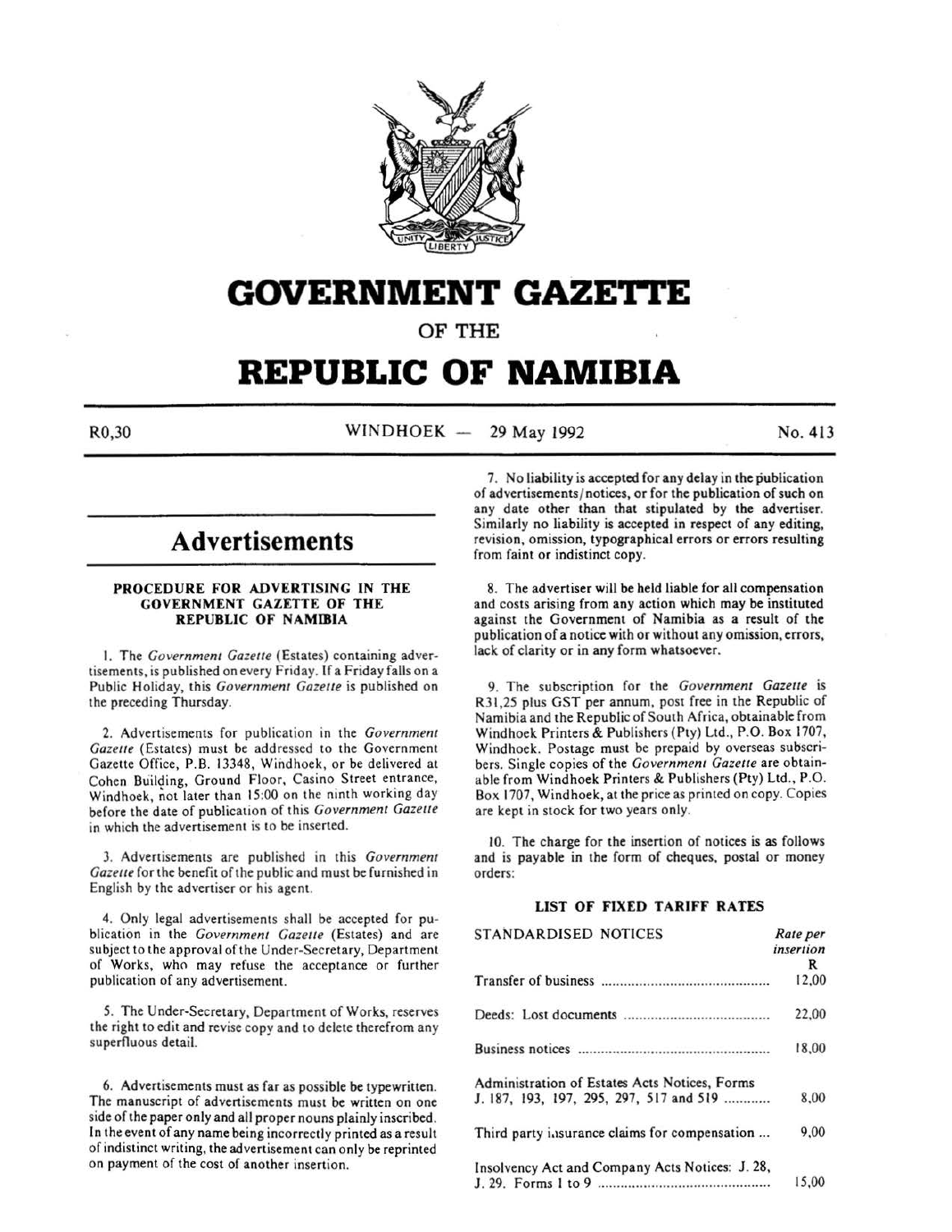| $N.B. -$ Forms 2 and 6 $-$ additional statements<br>according to word count table, added to the basic<br>traffic.                                     |        |
|-------------------------------------------------------------------------------------------------------------------------------------------------------|--------|
| Change of name (two insertions)                                                                                                                       | 108,00 |
| Naturalisation notices (including a reprint for the                                                                                                   | 8,00   |
| Unclaimed moneys - only in the Government<br>Gazette, closing date 15 January (per entry of                                                           | 3,00   |
|                                                                                                                                                       | 18,00  |
|                                                                                                                                                       | 8.00   |
| NON-STANDARDISED NOTICES                                                                                                                              |        |
| Company notices:                                                                                                                                      | R      |
| Short notices: Meetings, resolutions, offers of<br>compromise, conversions of companies, voluntary<br>windings-up, et.: closing of members' registers |        |
| for transfer and/or declarations of dividends                                                                                                         | 40,00  |
| Declaration of dividends with profit statements,                                                                                                      | 90.00  |
| Long notices: Transfers, changes in respect of<br>shares or capital, redemptions, resolutions, volun-                                                 |        |

\

| ____ | _____ | ____ |
|------|-------|------|
|      |       |      |
|      |       |      |
|      |       |      |
|      |       |      |
|      |       |      |
|      |       |      |
|      |       |      |
|      |       |      |
|      |       |      |

.<br>.<br>. **-**

|                                                               | 40.00  |
|---------------------------------------------------------------|--------|
| Liquidators' and other appointees' notices                    | 25,00  |
| SALES IN EXECUTION AND OTHER PUBLIC SALES:                    |        |
|                                                               | 65,00  |
| Public auctions, sales and tenders:                           |        |
|                                                               | 22,00  |
|                                                               | 54,00  |
|                                                               | 82,00  |
| <b>ORDERS OF THE COURT:</b>                                   |        |
| Provisional and final liquidations or sequestra-              |        |
|                                                               | 50.00  |
| Reduction or change in capital mergers, offers of             |        |
| compromise                                                    | 120,00 |
| Judical managements, curator bonis and similar                |        |
|                                                               | 120,00 |
|                                                               | 15,00  |
|                                                               |        |
| Supersession and discharge of petitions (J. 158)              | 15,00  |
| 11. The charge for the insertion of advertisements other      |        |
| ation at a constant model in the companies to the same to the |        |

than the notices mentioned in paragraph 10 is at the rate of R3,00 per em double column. (Fractions of a em must be calculated as a em).

12. No advertisements shall be inserted unless the charge is prepaid. Cheques, drafts, postal or money orders must be made payable to the Under-Secretary, Department of Works, Private Bag 13348, Windhoek.

# FORM J 187

 $\ddot{\phantom{0}}$ 

#### LIQUIDATION AND DISTRIBUTION ACCOUNTS IN DECEASED ESTATES LYING FOR INSPECTION

tary liquidations .................................................. 120,00

In terms of section 35(5) of Act 66 of 1965, notice is hereby given that copies of the liquidation and distribution accounts (first and final, *unless otherwise stated)* in the estates specified below will be open for the inspection of all persons interested therein for a period of 21 days (or shorter or longer if *specially stated)* from the date specified or from the date of publication hereof, whichever may be the later, and at the offices of the Master and Magistrates as stated.

Should no objection thereto be lodged with the Master concerned during the specified period, the executors will proceed to make payments in accordance with the accounts.

562/91 CONSTANT Daniel, 260222 08 0007 I, Luderitz. Luderitz, Windhoek. Standard Bank Namibia Ltd., (Registered Bank), Trustee Branch, P.O. Box 2164, Windhoek.

313/91 BEUKES Anna Maria Susanna Jacoba, 030205 01 0001 4, Gobabis. Gobabis, Windhoek. First National Trust, P.O. Box 448, Windhoek.

501,'91 SMART Mary Katharine Elizabeth 110314 01 0009 9, Swakopmund. Swakopmund, Windhoek. Mr. Klaus Nieft, Agent for the Executor, c/0 Keller & Neuhaus Trust Co. (Pty) Ltd., P.O. Box 156, Windhoek.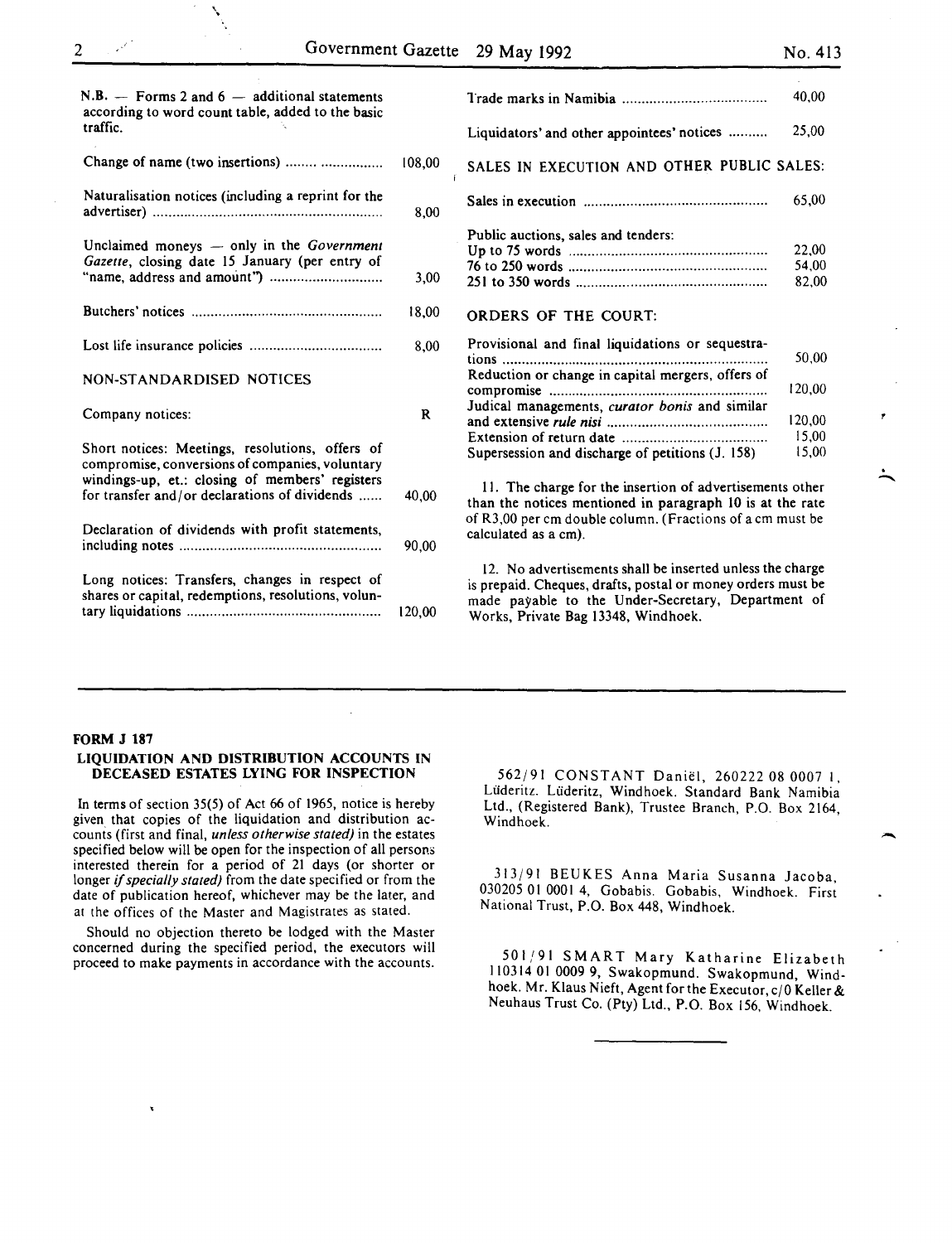FORM J 193

# NOTICE TO CREDITORS IN DECEASED ESTATES

All persons having claims against the estates mentioned below are hereby called upon to lodge their claims with the executors concerned, whithin 30 days (or otherwise as indicated) calculated from the date of publication hereof. The information is given in the following order: Estate number, surname and christian names, date of birth, identity number, last address, date of death; surviving spouse's names, surname, date of birth and identity number; name and address of' executor or authorised agent, period allowed for !odgement of *claims* if *other than 30 days.* 

151/92 PINEHAS (born Iyambo) Loini Niita, Windhoek, 7 August 1955, 550807 11 0057 5, Okandiera Hospital, 10 March 1992. Erastus Pinehas. First National Trust, P.O. Box 448, Windhoek.

186/92 GOSSOW Hans Richard, Windhoek, 16 February 1928, 280216 01 0017 8, No. 9 Trift Street, Windhoek, 16 March 1992. Anna Hedwig Gossow, Executrix, c/o Swatrust (Pty) Ltd., P.O. Box 1748, Windhoek.

#### THE ALIENS ACT, 1937

# NOTICE OF INTENTION OF CHANGE OF SURNAME

I, GOTTLIEB MARKUS NGHITOTOVALI residing at Erf 50, Hakahana and presently unemployed, intend applying to the Minister of Civic Affairs for authority under section 9 of the Aliens Act, 1937, to assume the surname NGHITOTOVALI for the reasons that I previously used the name MARKUS GOTTLIEB and now would like to change to NGHITOTOVALI which is my real surname.

I previously bore the names MARKUS GOTTLIEB.

Any person who objects to my assumption of the said surname of NGHITOTOVALI should as soon as may be lodge his; her objection, in writing, with a statement of his/ her reasons therefor, with the Magistrate of Windhoek.

(Sgd.) G.S. NGHITOTOVALI P.O. Box 61012 Windhoek Dated: 7 May 1992

#### 'FORM 5

# PAYMENT OF DIVIDENDS AND COLLECTION OF CONTRIBUTIONS IN SEQUESTRATED ESTATES FOR COMPANIES BEING WOUND UP

The liquidation accounts and plans of distribution or contribution in the sequestrated estates or companies being wound up, as the case may be, mentioned below having been confirmed on the date therein mentioned, notice is hereby given, pursuant to section 113(1) of the Insolvency Act, 1936, section  $139(2)$  of the Companies Act, 1926, and section  $409(2)$  of the Companies Act, 1973, that dividends are in the course of payment or contributions are in the course of collection in the said estates or companies as set forth below and that every creditor liable to contribution is required to pay to the trustee or liquidator the amount for which he is liable at the address mentioned below.

W2j90 Insolvent Estate A. Bezuidenhout, f.t.a. Bezuidenhout Bouers. 13 May 1992. Dividends to concurrent Creditors. Fourth & Final Liquidation and Distribution Account. I.R. McLaren, Trustee, Investment Trust Co. (Pty) Ltd., P.O. Box 21204, Windhoek.

#### NOTICE

The NAMIBIAN INSTITUTE FOR COMMUNITY DEVELOPMENT has applied for registration as a Welfare Organization in terms of Section 19 of the National Welfare Act 1965 (Act No. 79 of 1965).

The objects of the organization read as follows:

To motivate rural poor to undertake measures which bring about a substantial improvement in their socio-economic situation.

Any person or persons desiring to raise objections against the registration of the organization, must submit such representations to the Permanent Secretary: Ministry of Health and Social Services, Private Bag 13198, Windhoek, within twenty-one days as from the date of this advertisement.

It must be placed in the daily as well as in the official papers of Namibia.

NAMIBIA INSTITUTE FOR COMMUNITY DEVELOPMENT P.O. Box 23353 Windhoek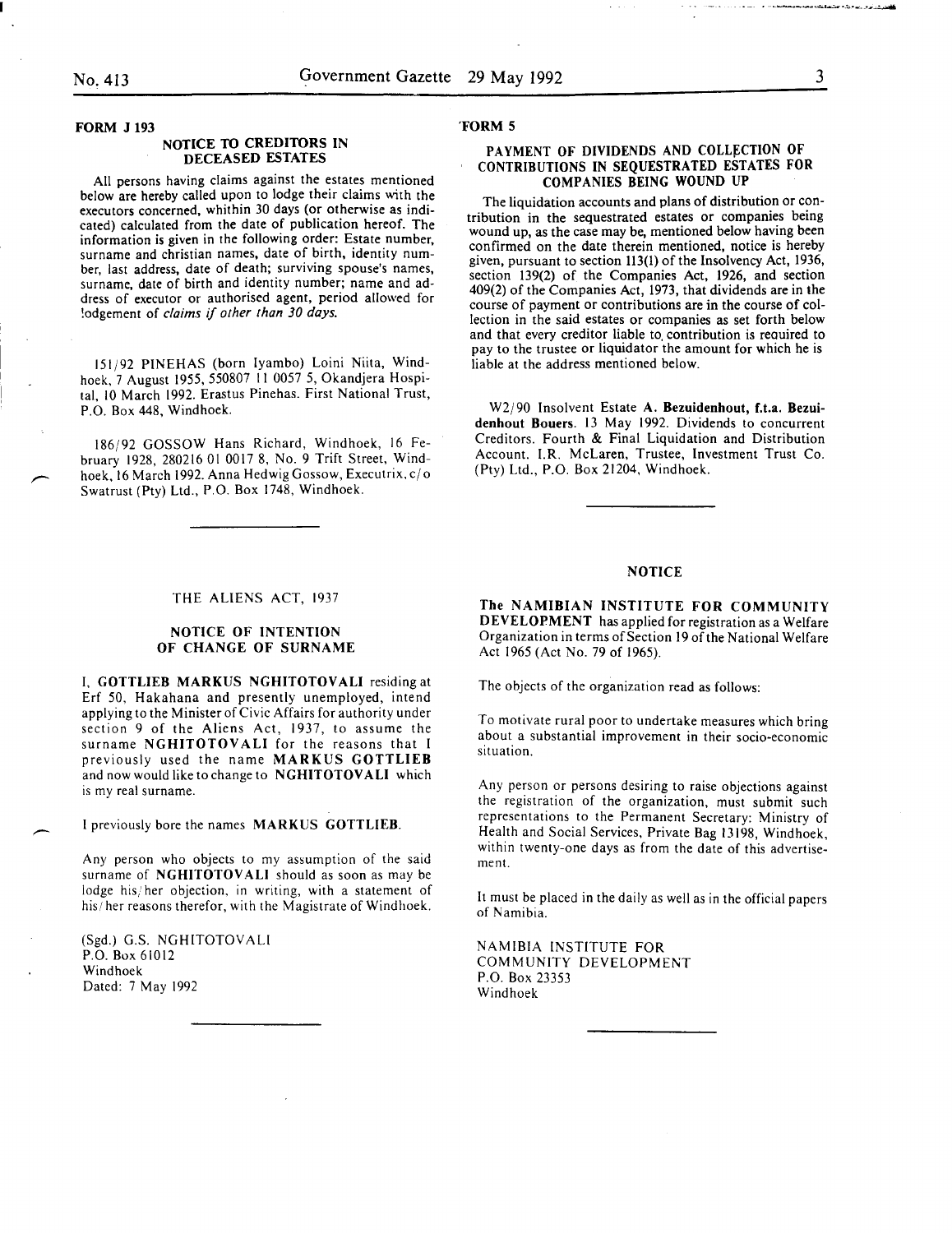-

# IN THE HIGH COURT OF NAMIBIA

In the matter between:

|     | <b>NAMIB BUILDING SOCIETY</b> | Plaintiff |
|-----|-------------------------------|-----------|
| and |                               |           |
|     | ELIFAS KAMBARIUA              | Defendant |

# NOTICE OF SALE IN EXECUTION

In execution of a Judgement of the above Honourable Court in the above action, a sale without reserve will be held by the Deputy Sheriff, Okahandja, at Erf 1081, Nau-Aib, Okahandja, on 26 June 1992, at 15:00, of the undermentioned property:

| <b>CERTAIN</b>     | Erf 1081, Nau-Aib, Okahandia:                                                                                                                                                                                                                                                                                                             |
|--------------------|-------------------------------------------------------------------------------------------------------------------------------------------------------------------------------------------------------------------------------------------------------------------------------------------------------------------------------------------|
| <b>SITUATE</b>     | In the Municipality of Okahandja<br>(Registration Division "J");                                                                                                                                                                                                                                                                          |
| MEASURING          | 311 square metres;                                                                                                                                                                                                                                                                                                                        |
| <b>IMPROVEMENT</b> | Two-bedroom dwelling house with<br>lounge, kitchen, bathroom and toilet:                                                                                                                                                                                                                                                                  |
| TERMS              | 10% of the purchase price and the auc-<br>tioneer's commission must be paid on<br>the date of the sale. The further terms<br>and conditions of the sale will be read<br>prior to the auction and lie for inspec-<br>tion at the office of the Deputy She-<br>riff, Okahandja and at the offices of<br>the execution creditor's attorneys. |

DATED at WINDHOEK this 14th day of May 1992.

DR. WEDER, KRUGER & HARTMANN W.H. DICKS ATTORNEYS FOR PLAINTIFF Nimrod Building Casino Street Windhoek

# IN THE HIGH COURT OF NAMIBIA

In the matter between:

| <b>NAMIB BUILDING SOCIETY</b> | Plaintiff |
|-------------------------------|-----------|
| and                           |           |
| N. GUDULA                     | Defendant |

# NOTICE OF SALE IN EXECUTION

In execution of a Judgement of the above Honourable Court in the above action, a sale without reserve will be held by the Deputy Sheriff, Windhoek, at Erf 8102, Katutura, Windhoek, on 26 June 1992, at 10:00, of the undermentioned property:

| <b>CERTAIN</b>                               | Erf 8102. Katutura. Windhoek:                                                                                                                                                                                                                                                                                                               |  |
|----------------------------------------------|---------------------------------------------------------------------------------------------------------------------------------------------------------------------------------------------------------------------------------------------------------------------------------------------------------------------------------------------|--|
| <b>SITUATE</b>                               | In the Municipality of Windhoek<br>(Registration Division "K");                                                                                                                                                                                                                                                                             |  |
| MEASURING                                    | 401 square metres;                                                                                                                                                                                                                                                                                                                          |  |
| IMPROVEMENT                                  | Four-bedroom dwelling house with<br>diningroom, TV room, Lounge, Kit-<br>chen, 2 bathrooms and double garage;                                                                                                                                                                                                                               |  |
| <b>TERMS</b>                                 | $10\%$ of the purchase price and the auc-<br>tioneer's commission must be paid on<br>the date of the sale. The further terms<br>and conditions of the sale will be read<br>prior to the auction and lie for inspec-<br>tion at the office of the Deputy She-<br>riff, Windhoek and at the offices of<br>the execution creditor's attorneys. |  |
| DATED at WINDHOEK this 14th day of May 1992. |                                                                                                                                                                                                                                                                                                                                             |  |

DR. WEDER, KRUGER & HARTMANN W.H. DICKS ATTORNEYS FOR PLAINTIFF Nimrod Building Casino Street Windhoek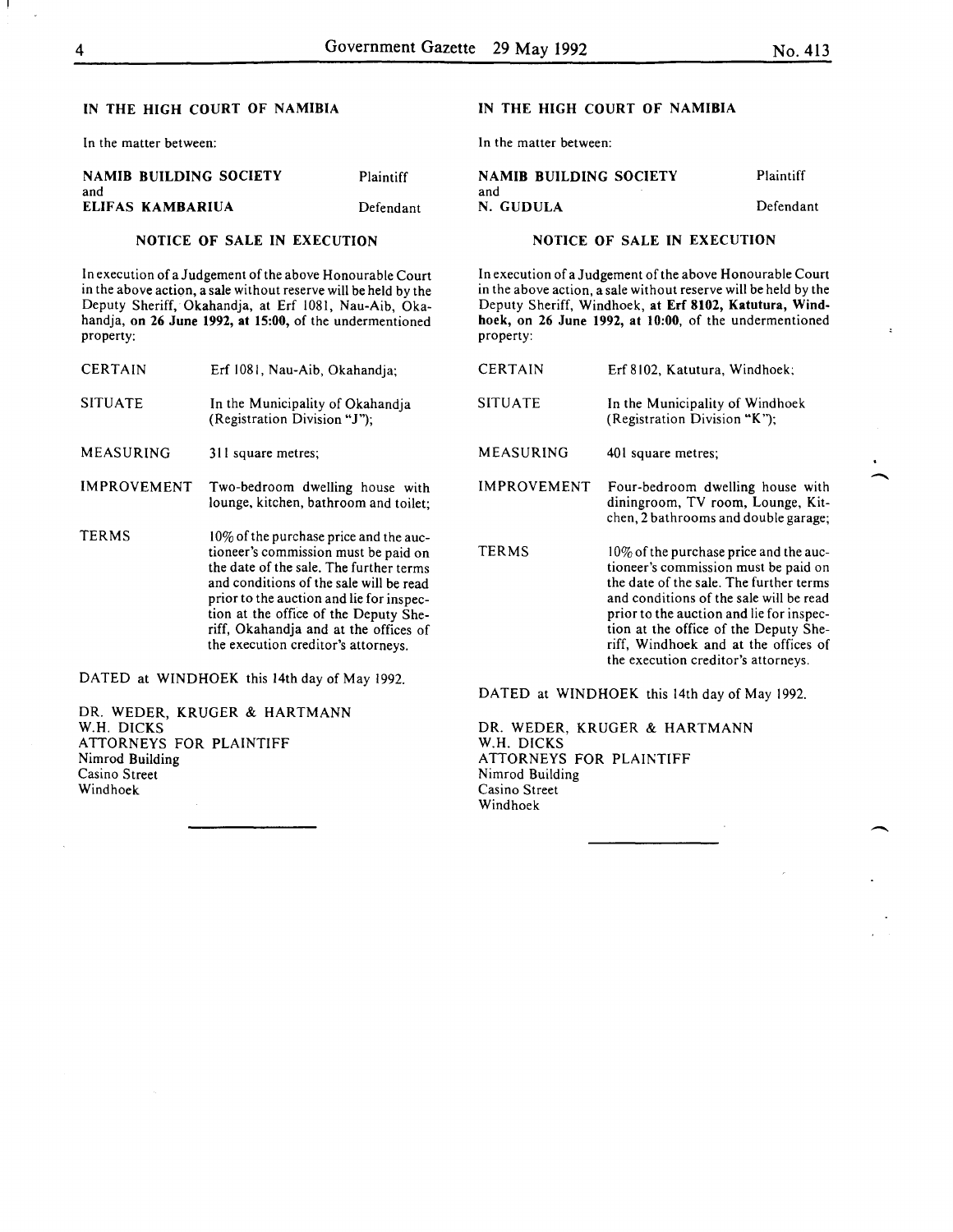I.

| IN THE MAGISTRATE'S COURT<br>OF WINDHOEK |                   | IN THE MAGISTRATE'S COURT<br>OF WINDHOEK |           |
|------------------------------------------|-------------------|------------------------------------------|-----------|
| HELD AT WINDHOEK                         | CASE NO.: 9897/91 | HELD AT WINDHOEK                         | CASE NO.: |
| In the matter between:                   |                   | In the matter between:                   |           |
| SWA BUILDING SOCIETY<br>and              | Plaintiff         | SWA BUILDING SOCIETY<br>and              | PI:       |
| NAOMI MURIRUA                            | Defendant         | <b>MARIUS BAREND PAYNE</b>               | Dε        |
|                                          |                   |                                          |           |

# NOTICE OF SALE IN EXECUTION

In execution of a Judgement granted by the above Honourable Court, the following property will be sold by public auction by the Court Messenger for the District of Windhoek on Wednesday, the lOth day of June 1992, at 11:00, at Erf No. 182, Wanaheda Township.

| <b>CERTAIN</b>   | Erf No. 182, Wanaheda Township;                               |
|------------------|---------------------------------------------------------------|
| <b>SITUATE</b>   | In the Municipality of Windhoek<br>Registration Division "K"; |
| <b>MEASURING</b> | 512 (Five One Two) square metres;                             |

with all improvements thereon.

## CONDITIONS OF SALE:

- I. The Sale is subject to the provisions of the Magistrate's Court Act No. 32 of 1944 as amended, and the property will be sold "voetstoots" according to the existing title deed.
- 2. One-tenth of the purchase price shall be payable immediately after the Sale in cash, the balance together with interest thereon at 20% against transfer, which transfer shall be given without delay.
- 3. With improvements on the property although no warranty is given in this regard.
- 4. The complete Conditions of Sale will be read out at the time of the sale, and may be inspected beforehand at the offices of the Court Messenger, the SWA Building Society and Plaintiffs attorneys at Windhoek.

| FISHER, QUARMBY & PFEIFER |
|---------------------------|
| ATTORNEYS FOR PLAINTIFF   |
| 2nd Floor                 |
| <b>SWABS Building</b>     |
| Post Street               |
| P.O. Box 37               |
| Windhoek                  |

# IN THE MAGISTRATE'S COURT

# 10741/91

| <b>SWA BUILDING SOCIETY</b><br>and | <b>Plaintiff</b> |
|------------------------------------|------------------|
| <b>MARIUS BAREND PAYNE</b>         | Defendant        |

# NOTICE OF SALE IN EXECUTION

In execution of a Judgement granted by the above Honourable Court, the following property will be sold by public auction by the Court Messenger for the District of Windhoek on Wednesday, the lOth day of June 1992, at 14:00, at Erf No. 513, Hochlandpark.

| <b>CERTAIN</b> | Erf No. 513, Hochlandpark;                                    |
|----------------|---------------------------------------------------------------|
| <b>SITUATE</b> | In the Municipality of Windhoek<br>Registration Division "K"; |
| MEASURING      | 857 (Eight Five Seven) square metres;                         |

with all improvements thereon.

# CONDITIONS OF SALE:

- I. The Sale is subject to the provisions of the Magistrate's Court Act No. 32 of 1944 as amended, and the property will be sold "voetstoots" according to the existing title deed.
- 2. One-tenth of the purchase price shall be payable immediately after the Sale in cash, the balance together with interest thereon at 20% against transfer, which transfer shall be given without delay.
- 3. With improvements on the property although no warranty is given in this regard.
- 4. The complete Conditions of Sale will be read out at the time of the sale, and may be inspected beforehand at the offices of the Court Messenger, the SWA Building Society and Plaintiffs attorneys at Windhoek.

FISHER, QUARMBY & PFEIFER ATTORNEYS FOR PLAINTIFF 2nd Floor SWABS Building Post Street P.O. Box 37 Windhoek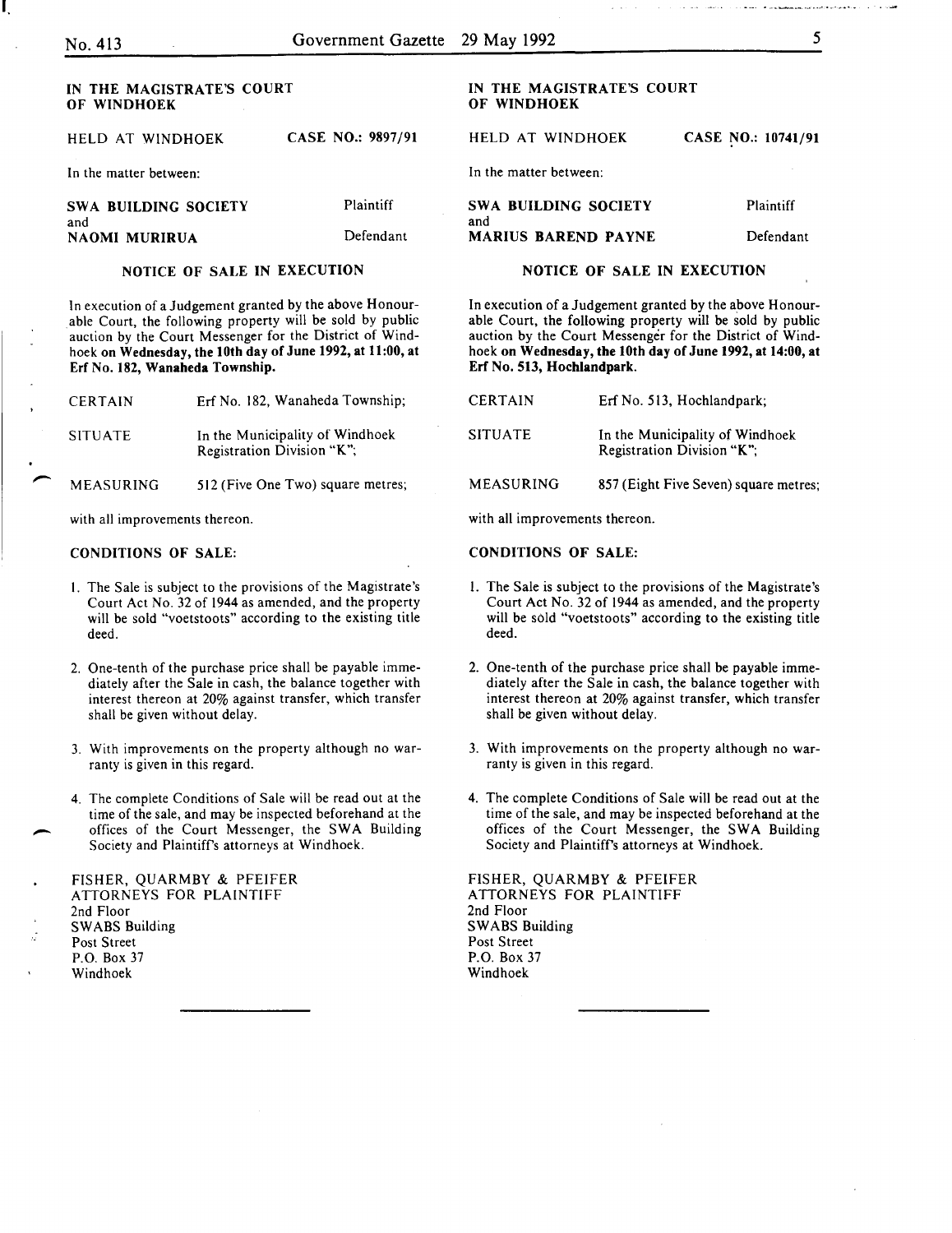#### IN THE HIGH COURT OF NAMIBIA

In the matter between:

| <b>SWA BUILDING SOCIETY</b>   | <b>Plaintiff</b> |
|-------------------------------|------------------|
| and<br><b>GABRIEL AMUPOLO</b> | Defendant        |
|                               |                  |

# NOTICE OF SALE IN EXECUTION

Pursuant to a Judgement of the above Honourable Court granted on the 27th day of March 1992, the following immovable property will be sold by the Deputy Sheriff of the District of Tsumeb on Saturday, the 19th day of June 1992, at 10:00, at Erf No. 767, (Extension No.4), Tsumeb.

| CERTAIN        | Erf No. 767, (Extension No. 4)<br>Tsumeb:                   |
|----------------|-------------------------------------------------------------|
| <b>SITUATE</b> | In the Municipality of Tsumeb<br>Registration Division "K". |

Prospective buyers are specifically warned to satisfy themselves with regard to any improvements which may exist on the property, as such improvements cannot be described here more fully.

Take further notice that the "Conditions of Sale-in-Execution" will lie for inspection at the office of the Deputy Sheriff at Tsumeb and at the Head Office of Plaintiff at Windhoek and Plaintiffs Attorneys, Fisher, Quarmby & Pfeifer, at Windhoek.

DATED at WINDHOEK this lith day of May 1992.

FISHER, QUARMBY & PFEIFER ATTORNEYS FOR PLAINTIFF 108 SWABS Building Post Street Windhoek

# IN THE MAGISTRATE'S COURT OF WINDHOEK

HELD AT WINDHOEK CASE NO.: 2036/91

In the matter between:

| SWA BUILDING SOCIETY        | Plaintiff |
|-----------------------------|-----------|
| and<br><b>BAREND BEUKES</b> | Defendant |

# NOTICE OF SALE IN EXECUTION

In execution of a Judgement granted by the above Honourable Court, the following property will be sold by public auction by the Court Messenger for the District of Windhoek on Wednesday, the lOth day of June 1992, at 15:00, at Erf No. 3330, (a Portion of Consolidated Erf No. 3150).

| CERTAIN | Erf No. 3330 (A Portion of Conso-<br>lidated Erf No. $3150$ : |
|---------|---------------------------------------------------------------|
| SITUATE | In the Municipality of Windhoek<br>Registration Division "K"; |

with all improvements thereon.

#### CONDITIONS OF SALE:

- I. The Sale is subject to the provisions of the Magistrate's Court Act No. 32 of 1944 as amended, and the property will be sold "voetstoots" according to the existing title deed.
- 2. One-tenth of the purchase price shall be payable immediately after the Sale in cash, the balance together with interest thereon at 21% against transfer, which transfer shall be given without delay.
- 3. With improvements on the property although no warranty is given in this regard.
- 4. The complete Conditions of Sale will be read out at the time of the sale, and may be inspected beforehand at the offices of the Court Messenger, the SWA Building Society and Plaintiff's attorneys at Windhoek.

FISHER, QUARMBY & PFEIFER ATTORNEYS FOR PLAINTIFF 2nd Floor SWABS Building Post Street P.O. Box 37 Windhoek

 $\overline{\phantom{a}}$ 

-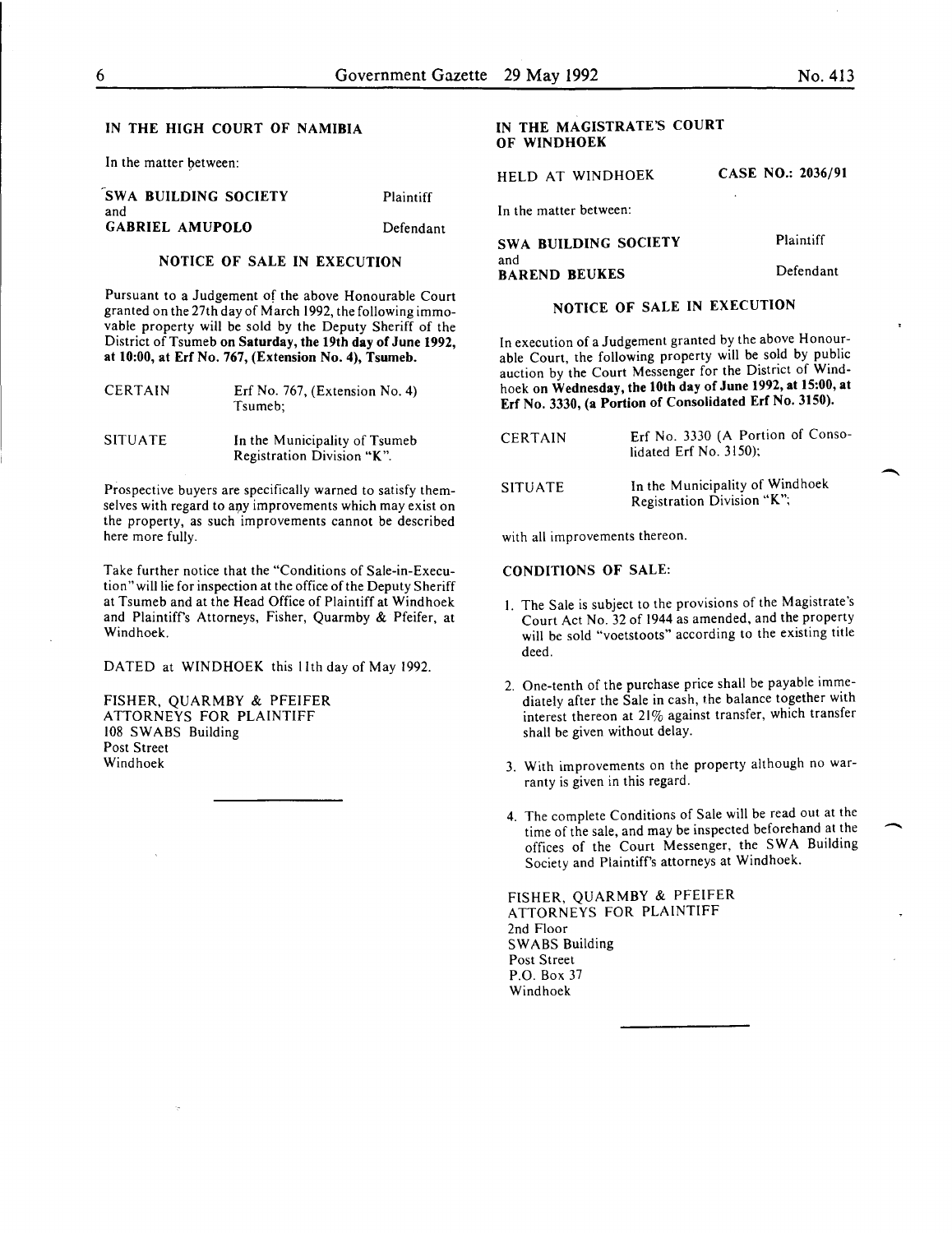#### IN THE MAGISTRATE'S COURT OF WINDHOEK HELD AT WINDHOEK CASE NO.: 3472/91 In the matter between: SWA BUILDING SOCIETY and CLAUS RICHARD STRAEMKE Plaintiff Defendant NOTICE OF SALE IN EXECUTION IN THE MAGISTRATE'S COURT OF REHOBOTH HELD AT REHOBOTH In the matter between: SWA BUILDING SOCIETY and ERIC LOUW CASE NO.: 585/91 Plaintiff Defendant NOTICE OF SALE IN EXECUTION

In execution of a Judgement granted by the above Honourable Court, the following property will be sold by public auction by the Court Messenger for the District of Windhoek on Wednesday, the lOth day of June 1992, at 10:00, at Erf No. 707 (a Portion of Erf No. 697), Okahandja Town-ship.

| <b>CERTAIN</b> | Erf No. 707, (a Portion of Erf No.<br>$697$ :                  | --  |
|----------------|----------------------------------------------------------------|-----|
| <b>SITUATE</b> | In the Municipality of Okahandia<br>Registration Division "J"; | wii |

with all improvements thereon.

# CONDITIONS OF SALE:

- I. The Sale is subject to the provisions of the Magistrate's Court Act No. 32 of 1944 as amended, and the property will be sold "voetstoots" according to the existing title deed.
- 2. One-tenth of the purchase price shall be payable immediately after the Sale in cash, the balance together with interest thereon at 20% against transfer, which transfer shall be given without delay.
- 3. With improvements on the property although no warranty is given in this regard.
- 4. The complete Conditions of Sale will be read out at the time of the sale, and may be inspected beforehand at the offices of the Court Messenger, the SWA Building Society and Plaintiffs attorneys at Windhoek.
- FISHER, QUARMBY & PFEIFER ATTORNEYS FOR PLAINTIFF 2nd Floor SWABS Building
- Post Street
- P.O. Box 37
	- Windhoek

In execution of a Judgement granted by the above Honourable Court, the following property will be sold by public auction by the Court Messenger for the District of Rehoboth on Saturday, the 13th day of June 1992, at 10:00, in front of the Magistrate's Office, Rehoboth.

 $\ddot{\phantom{0}}$  .

| <b>CERTAIN</b> | Erf No. F 522, Rehoboth;         |
|----------------|----------------------------------|
| <b>SITUATE</b> | In the Municipality of Rehoboth; |

th all improvements thereon.

# CONDITIONS OF SALE:

- I. The Sale is subject to the provisions of the Magistrate's Court Act No. 32 of 1944 as amended, and the property will be sold "voetstoots" according to the existing title deed.
- 2. One-tenth of the purchase price shall be payable immediately after the Sale in cash, the balance together with interest thereon at 20% against transfer, which transfer shall be given without delay.
- 3. With improvements on the property although no warranty is given in this regard.
- 4. The complete Conditions of Sale will be read out at the time of the sale, and may be inspected beforehand at the offices of the Court Messenger, the SWA Building Society and Plaintiffs attorneys at Windhoek.

FISHER, QUARMBY & PFEIFER ATTORNEYS FOR PLAINTIFF 2nd Floor SWABS Building Post Street P.O. Box 37 Windhoek

7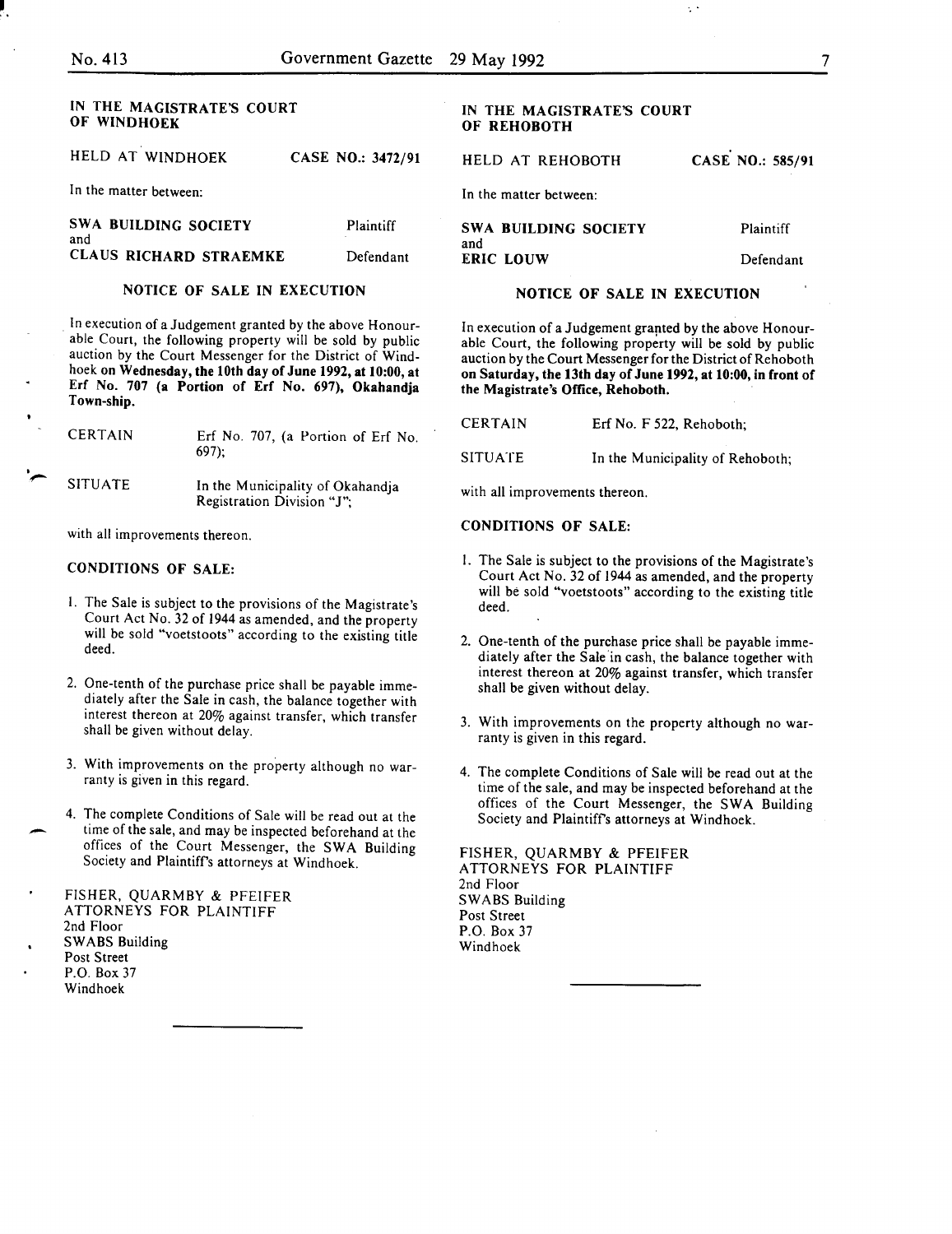#### IN THE MAGISTRATE'S COURT OF REHOBOTH

HELD AT REHOBOTH CASE NO.: 10/91

In the matter between:

SWA BUILDING SOCIETY and GEORGE KOTZEE Plaintiff Defendant

#### NOTICE OF SALE IN EXECUTION

In execution of a Judgement granted by the above Honourable Court, the following property will be sold by public auction by the Court Messenger for the District of Rehoboth on Saturday, the 13th day of June 1992, at 10:15, in front of the Magistrate's Office, Rehoboth.

CERTAIN Erf No. 344 G, Rehoboth;

SITUATE In Rehoboth;

with all improvements thereon.

#### CONDITIONS OF SALE:

- I. The Sale is subject to the provisions of the Magistrate's Court Act No. 32 of 1944 as amended, and the property will be sold "voetstoots" according to the existing title deed.
- 2. One-tenth of the purchase price shall be payable immediately after the Sale in cash, the balance together with interest thereon at 20% against transfer, which transfer shall be given without delay.
- 3. With improvements on the property although no warranty is given in this regard.
- 4. The complete Conditions of Sale will be read out at the time of the sale, and may be inspected beforehand at the offices of the Court Messenger, the SWA Building Society and Plaintiffs attorneys at Windhoek.

FISHER, QUARMBY & PFEIFER ATTORNEYS FOR PLAINTIFF 2nd Floor SWABS Building Post Street P.O. Box 37 Windhoek

ł,

# IN THE MAGISTRATE'S COURT OF GROOTFONTEIN

HELD AT GROOTFONTEIN CASE NO.: 189/91

In the matter between:

| SWA BUILDING SOCIETY     | Plaintiff |
|--------------------------|-----------|
| and                      |           |
| <b>JACOBUS FREDERICK</b> |           |
| <b>BEZUIDENHOUT</b>      | Defendant |

# NOTICE OF SALE IN EXECUTION

In the execution of a Judgement granted by the above Honourable Court, the following property will be sold by public auction by the Court Messenger of Grootfontein on Friday, the 12th day of June 1992, at 11:00, at Erf No. 73, Luiperdheuwel, Grootfontein.

| <b>CERTAIN</b> | Erf No. 73, Luiperdheuwel,<br>Grootfontein;                       |
|----------------|-------------------------------------------------------------------|
| <b>SITUATE</b> | In the Municipality of Grootfontein<br>Registration Division "B"; |
| MEASURING      | 821 square metres;                                                |

with all improvements thereon.

#### CONDITIONS OF SALE:

- I. The Sale is subject to the provisions of the Magistrate's Court Act, No. 32 of 1944 as amended.
- 2. The property will be sold "voetstoots" according to the existing title deed.
- 3. One-tenth of the purchase price shall be payable immediately after the sale in cash, the balance together with interest thereon at 20% per annum against transfer, which transfer shall be given without delay.
- 4. The following improvements are on the property although no warranty is given in this regard:

 $\overline{\phantom{a}}$ 

One dwelling house.

5. The complete Conditions of Sale will be read out at the time of the sale and may be inspected beforehand at the offices of the Court Messenger, the SWA Building Society and Plaintiffs attorneys at Grootfontein.

DATED at GROOTFONTEIN this 12th day of May 1992.

I. HOHNE & CO. ATTORNEYS FOR THE PLAINTIFF 7 Bernhard Street P.O. Box 109 Grootfontein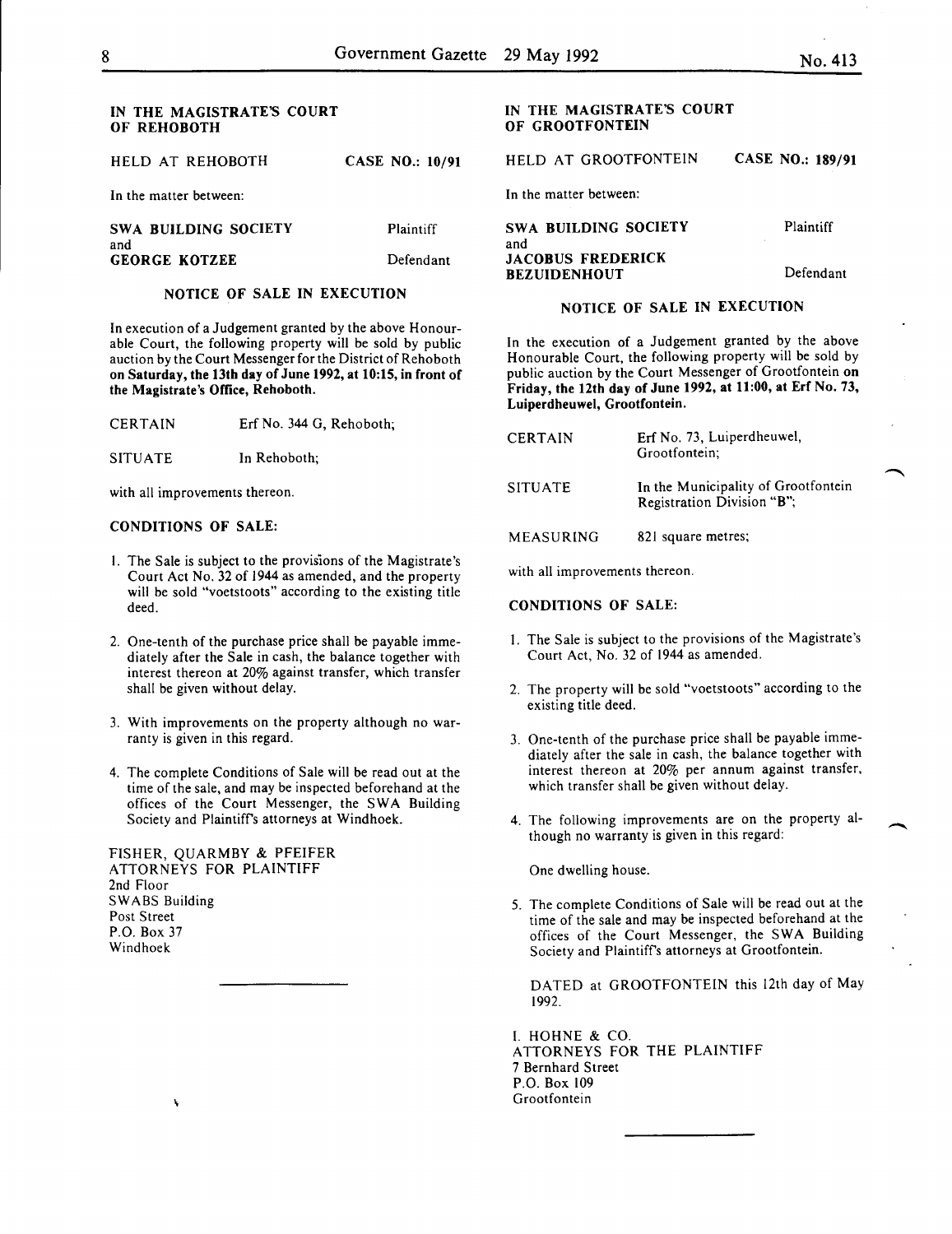and

# IN THE HIGH COURT OF NAMIBIA

In the matter between:

SWA BUILDING SOCIETY ISSASKAR GOAGOSEB

Defendant

Plaintiff

#### NOTICE OF SALE IN EXECUTION

Pursuant to a Judgement of the above Honourable Court, granted on the 7th day of February 1992, the following immovable property will be sold by the Deputy Sheriff of the District of Otjiwarongo on Saturday, the 19th day of June 1992, at 10:00, at Erf No. 1722, (a Portion of Erf 911), Otjiwarongo Township.

| <b>CERTAIN</b> | Erf No. 1722, (a Portion of $Erf$ 911)<br>Otjiwarongo;           |
|----------------|------------------------------------------------------------------|
| <b>SITUATE</b> | In the Municipality of Otjiwarongo<br>Registration Division "D". |

Prospective buyers are specifically warned to satisfy themselves with regard to any improvements which may exist on the property, as such improvements cannot be described here more fully.

Take further notice that the "Conditions of Sale-in-Execution" will lie for inspection at the office of the Deputy Sheriff at Otjiwarongo and at the Head Office of Plaintiff at Windhoek and Plaintiff's Attorneys, Fisher, Quarmby & Pfeifer, at Windhoek.

DATED at WINDHOEK this 13th day of May 1992.

FISHER, QUARMBY & PFEIFER ATTORNEYS FOR PLAINTIFF 108 SWABS Building Post Street Windhoek

THE ALIENS ACT, 1937

#### NOTICE OF INTENTION OF CHANGE OF SURNAME

I, SAMUEL MARKUS residing at Erf 1528, Wanaheda, Katutura and presently being unemployed, intend applying to the Minister of Civic Affairs for authority under section *9*  of the Aliens Act, 1937, to assume the surname NUULE for the reason that MARKUS is my father's name and not surname and I want to use my correct father's surname NUULE.

I previously bore the names SAMUEL MARKUS.

Any person who objects to my assumption of the said surname of NUULE should as soon as may be lodge his/ her objection, in writing, with a statement of his/ her reasons therefor, with the Magistrate of Windhoek.

(Sgd.) S. MARKUS Dated: 10 March 1992

#### **NOTICE**

#### PANORAMA BOERDERY (EIENDOMS) BEPERK W24/91 (IN VOLUNTARY LIQUIDATION)

NOTICE is hereby given pursuant to Section 356(2)(b) of the Companies Act, 1973, that at an extraordinary general meeting of the shareholders held on I December 1991, a special resolution was passed that the company be wound up voluntarily by members and that HENDRIK JOHAN-NES LIEBENBERG of H.J. LIEBENBERG & CO. be appointed as Liquidator without providing any security whatsoever to the Master of the Supreme Court, Windhoek, for the due performance of . his duty in terms of the Companies Act.

H.J. LIESENBERG H.J. LIESENBERG & CO. P.O. Box 566 Keetmanshoop

### DISSOLUTION OF PARTNERSHIP AND NOTICE OF CHANGE OF ADDRESS

Kindly be advised that the partnership of OLIVIER, AHRENS & VAN DER MERWE dissolves on the 30th June 1992 and that the files have been entrusted to WILFRED PAUL AHRENS at the following address:

AHRENS & CO. 32 Post Street P.O. Box 1261 Tel. No.'s: 2510 / 5111 / 5357 Fax No.: 5412 Swakopmund.

(Sgd.) W.P. AHRENS

#### NOTICE

# HOOGVERTOON BOERDERY (EIENDOMS) BEPERK (IN VOLUNTARY LIQUIDATION)

NOTICE is hereby given pursuant to Section 356(2)(b) of the Companies Act, 1973, that at an extraordinary general meeting of the shareholders held on 6 February 1992, a special resolution was passed that the company be wound up voluntarily by members and that HENDRIK JOHAN-NES LIEBENBERG of H.J. LIEBENBERG & CO., be appointed as Liquidator without providing any security whatsoever to the Master of the Supreme Court, Windhoek, for the due performance of his duty in terms of the Companies Act.

H.J. LIESENBERG H.J. LIESENBERG & CO. P.O. Box 566 Keetmanshoop